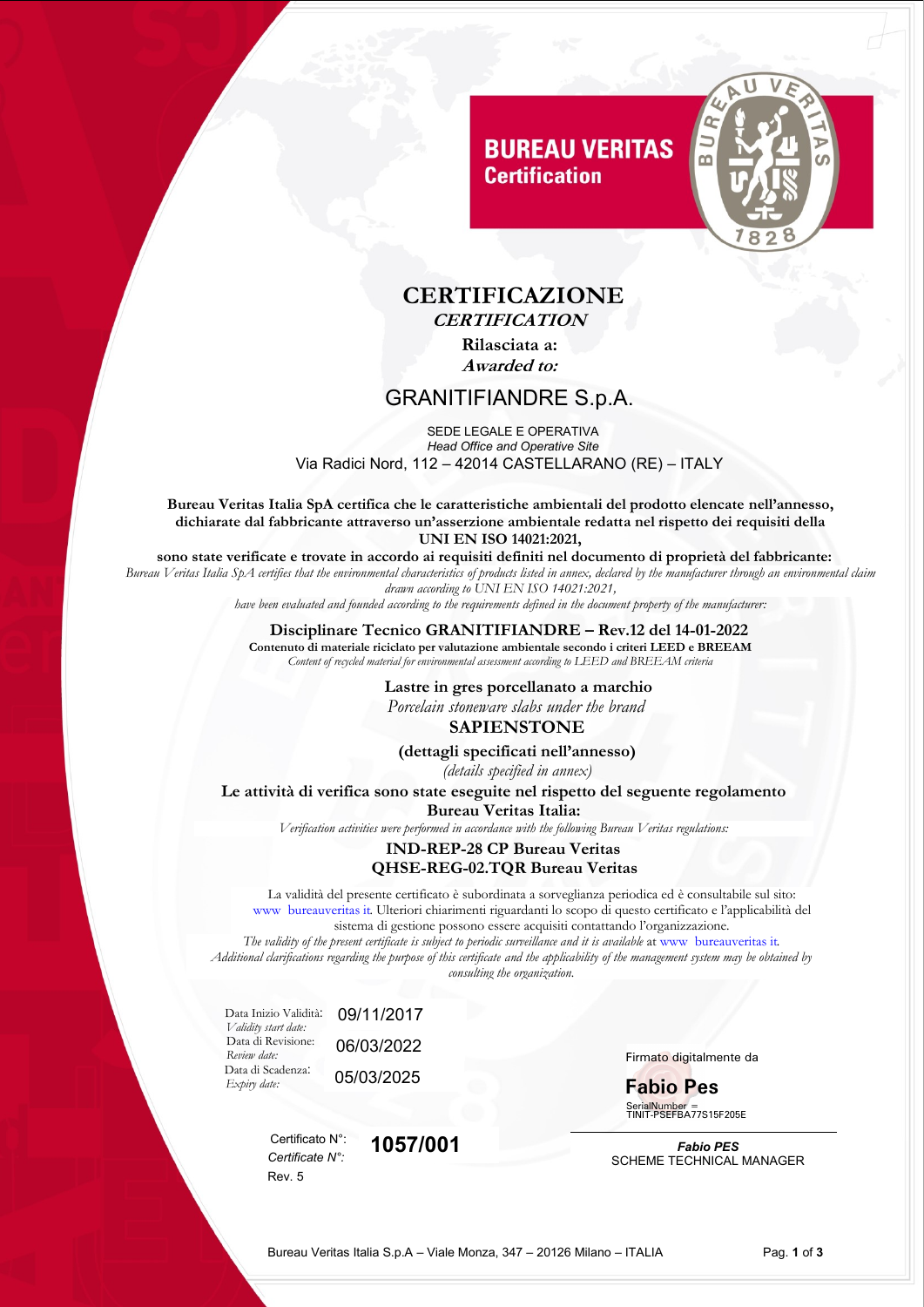# **BUREAU VERITAS Certification**



 **Annesso alla CERTIFICAZIONE Annex to CERTIFICATION**

 **Bureau Veritas Italia S.p.A.** N° 1057/001 del 06/03/2022

> **Rilasciata a:** *Awarded to:*

## **GRANITIFIANDRE S.p.A.**

 **Piastrelle in gres porcellanato a marchio**  *Porcelain stoneware slabs under the brand* 

## **SAPIENSTONE**

 SEDE LEGALE E OPERATIVA  *Head Office and Operative Site* Via Radici Nord, 112 – 42014 Castellarano (RE) – ITALY

| <b>SERIE</b><br><b>Series</b> | Minimo contenuto di riciclato<br>pre-consumer in peso (%)<br>Minimum recycled content<br>pre-consumer by weight(%) |
|-------------------------------|--------------------------------------------------------------------------------------------------------------------|
| Alpi Chiaro Venato            |                                                                                                                    |
| Arabescato                    |                                                                                                                    |
| <b>Basalt Black</b>           |                                                                                                                    |
| <b>Basalt Cream</b>           |                                                                                                                    |
| Bianco Lasa                   |                                                                                                                    |
| <b>Black Diamond</b>          |                                                                                                                    |
| <b>Bright Onyx</b>            |                                                                                                                    |
| <b>Brown Earth</b>            |                                                                                                                    |
| Calacatta                     |                                                                                                                    |
| Calacatta Light               | >40%                                                                                                               |
| Calacatta Macchia Vecchia     |                                                                                                                    |
| Calacatta Statuario           |                                                                                                                    |
| Dark Marquina                 |                                                                                                                    |
| Fior di Bosco                 |                                                                                                                    |
| Grey Earth                    |                                                                                                                    |
| <b>Light Earth</b>            |                                                                                                                    |
| <b>Malm Black</b>             |                                                                                                                    |
| Malm Grey                     |                                                                                                                    |
| Noir                          |                                                                                                                    |